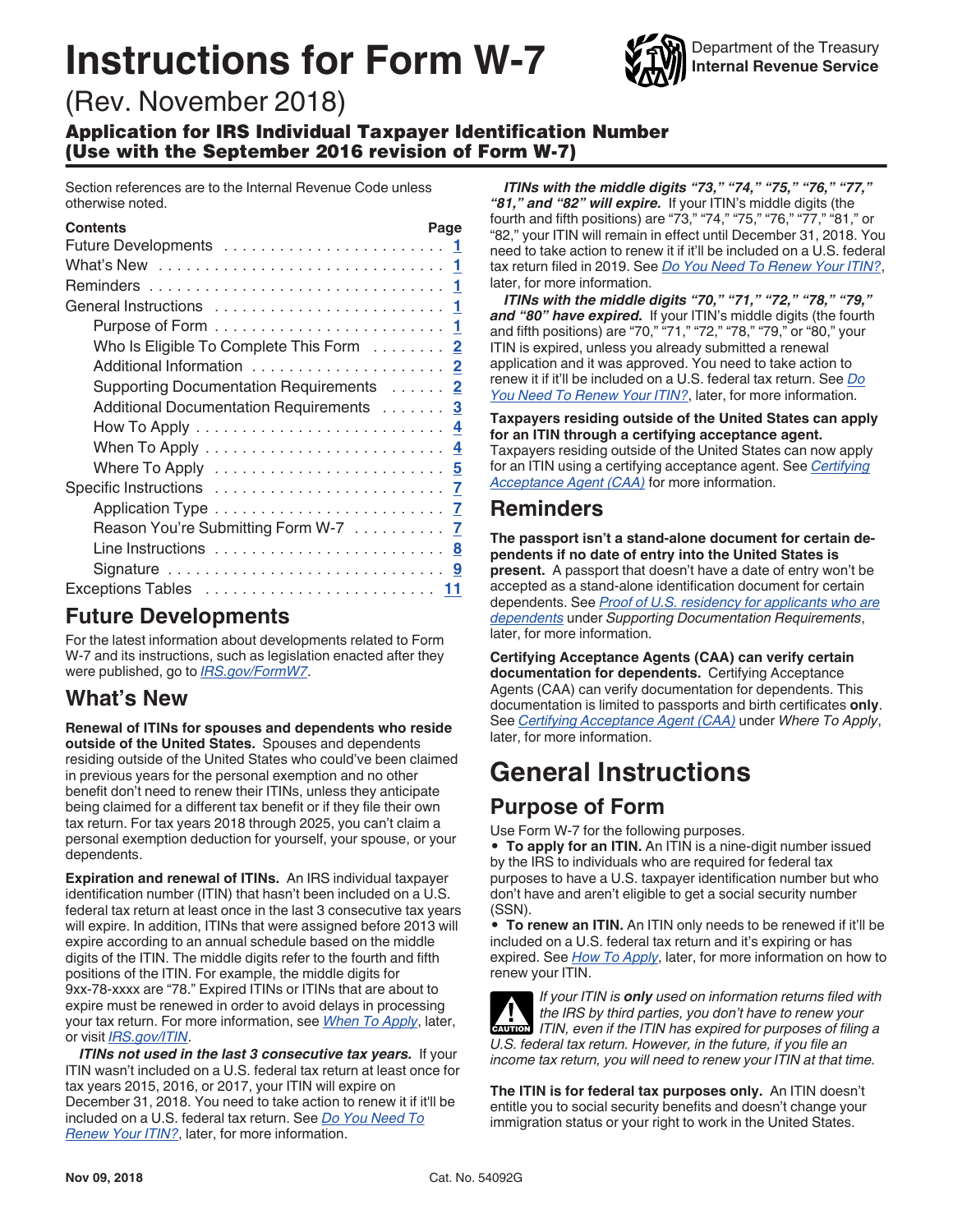<span id="page-1-0"></span>**The ITIN can't be used to claim certain federal tax credits.**  Individuals filing tax returns using an ITIN aren't eligible for the earned income credit (EIC). Also, a child who has an ITIN can't be claimed as a qualifying child for purposes of the EIC. For more information, see Pub. 596, Earned Income Credit (EIC). Also, for tax years 2018 through 2025, a child who has an ITIN can't be claimed as a qualifying child for purposes of the child tax credit and the additional child tax credit. For more information, see Pub. 972, Child Tax Credit. However, you may be able to claim the new credit for other dependents (ODC) for your child and other qualifying relatives (excluding your spouse) who live in the United States if they obtain an ITIN by the due date of your U.S. federal tax return (including extensions) and meet certain other requirements. See the instructions for your U.S. federal tax return for more information.

**Social security numbers.** Don't complete Form W-7 if you have an SSN or if you're eligible to get an SSN. You're eligible for an SSN if you're a U.S. citizen or if you've been admitted by the United States for permanent residence or U.S. employment.

To get an SSN, see Form SS-5, Application for a Social Security Card. To get Form SS-5 or to find out if you're eligible to get an SSN, go to *[SSA.gov](https://www.socialsecurity.gov)* or contact a Social Security Administration (SSA) office.

If you have an application for an SSN pending, don't file Form W-7. Complete Form W-7 only if the SSA notifies you that you're ineligible for an SSN.

If the SSA won't issue you an SSN, you must get a letter of denial and attach it to your Form W-7. This applies whether you're attaching Form W-7 to your U.S. federal tax return or not. However, students, professors, and researchers, see [information for box f](#page-6-0), later.

### **Who Is Eligible To Complete This Form**

The following individuals are eligible to complete Form W-7.

1. Any individual who isn't eligible to get an SSN but who must furnish a taxpayer identification number for U.S. tax purposes or to file a U.S. federal tax return must apply for an ITIN on Form W-7. Examples include the following.

• A nonresident alien individual claiming reduced withholding under an applicable income tax treaty for which an ITIN is required (see Regulations section 1.1441-1(e)(4)(vii)(A)). Also see Pub. 515, Withholding of Tax on Nonresident Aliens and Foreign Entities.

• A nonresident alien individual not eligible for an SSN who is required to file a U.S. federal tax return or who is filing a U.S. federal tax return only to claim a refund.

• A nonresident alien individual not eligible for an SSN who elects to file a joint U.S. federal tax return with a spouse who is a U.S. citizen or resident alien. See Pub. 519, U.S. Tax Guide for Aliens.

• A U.S. resident alien (based on the number of days present in the United States, known as the "substantial presence" test) who files a U.S. federal tax return but who isn't eligible for an SSN. For information about the substantial presence test, see Pub. 519.

• A nonresident alien student, professor, or researcher who is required to file a U.S. federal tax return but who isn't eligible for an SSN, or who is claiming an exception to the tax return filing requirement. See Pub. 519.

• An alien spouse claimed as an exemption on a U.S. federal tax return who isn't eligible to get an SSN. See Pub. 501, Exemptions, Standard Deduction, and Filing Information, and Pub. 519.



*A spouse can be claimed as an exemption only for tax years prior to 2018.*

• An alien individual eligible to be claimed as a dependent on a U.S. federal tax return but who isn't eligible to get an SSN. Your spouse is never considered your dependent. For more information about whether an alien individual is eligible to be claimed as a dependent on a U.S. federal tax return, see Pubs. 501 and 519.



*Dependents can be claimed as exemptions only for tax years prior to 2018.*

• A dependent/spouse of a nonresident alien U.S. visa holder who isn't eligible for an SSN. See Pub. 519.



*Dependents and spouses can be claimed as exemptions only for tax years prior to 2018.*

**Note.** The deduction for personal exemptions was suspended for tax years 2018 through 2025. For tax years beginning after 2017, spouses or dependents residing outside of the United States aren't eligible for an ITIN, unless they qualify for an allowable tax benefit. See Pub. 519 for more information.

2. Persons who must renew their ITIN to file a U.S. federal tax return. See *[Renewal of an existing ITIN](#page-3-0)* under *How To Apply*, and *[Do You Need To Renew Your ITIN?](#page-5-0)*, later.

# **Additional Information**

For more information, visit *[IRS.gov/ITIN](https://www.irs.gov/itin)*.

**Publications.** See Pubs. 501, 515, 519, and 1915 for more information.

You can visit *[IRS.gov/Forms](https://www.irs.gov/forms)* to download these publications as well as other forms at no cost. Otherwise, you can go to *[IRS.gov/OrderForms](https://www.irs.gov/orderforms)* to order current and prior-year forms and instructions. Your order will be mailed to you within 10 business days.

You can also call 800-TAX-FORM (800-829-3676) if you're in the United States to order forms and publications. If you have a foreign address, write to:

Internal Revenue Service 1201 N. Mitsubishi Motorway Bloomington, IL 61705-6613

**Telephone help.** If, after reading these instructions and our free publications, you're not sure how to complete your application or have additional questions, call 800-829-1040 if you're in the United States. If you're outside the United States, call 267-941-1000 (not a toll-free number) for assistance.

### **Supporting Documentation Requirements**

The documentation you provide must meet the following requirements.

1. You must submit documentation to establish your identity and your connection to a foreign country ("foreign status"). Applicants claimed as dependents must also prove U.S. residency unless the applicant is from Canada or Mexico or the applicant is a dependent of U.S. military personnel stationed overseas.

2. You must submit original documents, or certified copies of these documents from the issuing agency, that support the information provided on Form W-7. A certified document is one that the **original issuing agency** provides and certifies as an exact copy of the original document and contains an official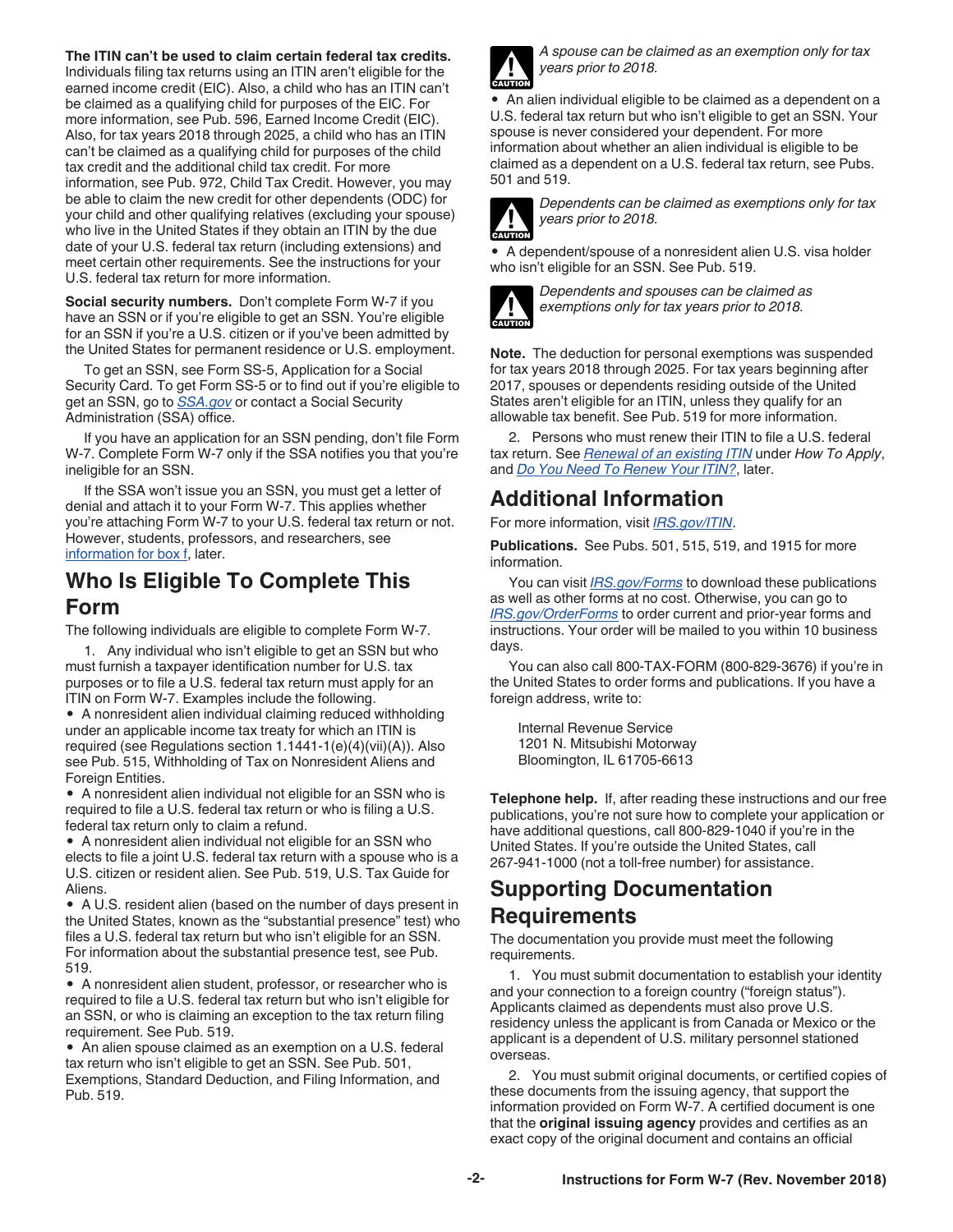<span id="page-2-0"></span>stamped seal from the agency. You may be able to request a certified copy of documents at an embassy or consulate. However, services may vary between countries, so it's recommended that you contact the appropriate consulate or embassy for specific information.

*Original documents you submit will be returned to you at the mailing address shown on your Form W-7. You don't need to provide a return envelope. Applicants are permitted to include a prepaid Express Mail or courier envelope for faster return delivery of their documents. The IRS will then return the documents in the envelope provided by the applicant. If your original documents aren't returned within 60 days, you can call the IRS (see* [Telephone help](#page-1-0)*, earlier). If you will need your documents for any purpose within 60 days of submitting your ITIN application, you may wish to apply in person at an IRS Taxpayer Assistance Center or a CAA. See* [Where To Apply](#page-4-0)*, later.* **TIP**

3. The documentation you provide must be current (that is, not expired).

There are 13 acceptable documents, as shown in the table below. At least one document must contain your photograph, unless you're a dependent under age 14 (under age 18 if a student). You may later be required by the IRS to provide a certified translation of foreign-language documents.

|                                                                                                                                                                                                                                                                      |                   | Can be used to<br>establish: |  |
|----------------------------------------------------------------------------------------------------------------------------------------------------------------------------------------------------------------------------------------------------------------------|-------------------|------------------------------|--|
| <b>Supporting Documentation</b>                                                                                                                                                                                                                                      | Foreign<br>status | Identity                     |  |
| Passport (the only stand-alone document*)                                                                                                                                                                                                                            | x                 | x                            |  |
| U.S. Citizenship and Immigration Services (USCIS)<br>photo identification                                                                                                                                                                                            | x                 | x                            |  |
| Visa issued by the U.S. Department of State                                                                                                                                                                                                                          | x                 | х                            |  |
| U.S. driver's license                                                                                                                                                                                                                                                |                   | x                            |  |
| U.S. military identification card                                                                                                                                                                                                                                    |                   | x                            |  |
| Foreign driver's license                                                                                                                                                                                                                                             |                   | x                            |  |
| Foreign military identification card                                                                                                                                                                                                                                 | x                 | x                            |  |
| National identification card (must contain name,<br>photograph, address, date of birth, and expiration date)                                                                                                                                                         | x                 | x                            |  |
| U.S. state identification card                                                                                                                                                                                                                                       |                   | x                            |  |
| Foreign voter's registration card                                                                                                                                                                                                                                    | x                 | x                            |  |
| Civil birth certificate                                                                                                                                                                                                                                              | $x^{\star\star}$  | x                            |  |
| Medical records (valid only for dependents under age 6)                                                                                                                                                                                                              | $x^{**}$          | x                            |  |
| School records (valid only for a dependent under age<br>18, if a student)                                                                                                                                                                                            | $x^{\star\star}$  | x                            |  |
| * Applicants claimed as dependents who need to prove U.S. residency must<br>provide additional original documentation if the passport doesn't have a date<br>of entry into the United States. See Proof of U.S. residency for applicants who<br>ara danandanta halaw |                   |                              |  |

*are dependents* below.

\*\* May be used to establish foreign status only if documents are foreign.

If you submit an original valid passport or a certified copy from the issuing agency, you don't need to submit any other documents from the table, unless the passport is for a dependent and it doesn't include a date of entry.

*Proof of U.S. residency for applicants who are dependents.* For tax years beginning after 2017, applicants claimed as dependents must also prove U.S. residency unless the applicant is a dependent of U.S. military personnel stationed overseas. A passport that doesn't have a date of entry won't be accepted as a stand-alone identification document for

dependents. In these cases, applicants will be required to submit at least one of the following original documents in addition to the passport to prove U.S. residency.

• **If under 6 years of age:** A U.S. medical record that lists the applicant's name and U.S. address.

• **If at least 6 years of age but under 18 years of age:** A U.S. school record that lists the applicant's name and U.S. address.

• **If 18 years of age or older:** U.S. school record, rental statement from a U.S. property, utility bill for a U.S. property, or bank statement that lists the applicant's name and U.S. address.

**Note.** Applicants claimed as dependents on prior-year returns must also prove U.S. residency if the passport doesn't have a date of entry unless the applicant is from Canada or Mexico or is a dependent of U.S. military personnel stationed overseas. In these cases, applicants will be required to submit at least one of the original documents from the list earlier in addition to the passport to prove U.S. residency.

If you check box d for a dependent of a U.S. citizen or resident alien, then you may submit an original valid passport (or a certified copy from the issuing agency) without any other documents to prove your "foreign status" or "identity" only if the passport has a U.S. date of entry. Otherwise, you must submit one of the additional documents listed earlier with your passport to prove residency. If you don't have one of the additional documents listed above to submit with your passport, you can't use your passport as a stand-alone supporting document and must submit at least two types of documents listed in the "Supporting Documentation" table that prove residency, identity, and foreign status, and that meet the photograph requirement explained above.

#### **Additional Documentation Requirements**

*Civil birth certificate.* An original birth certificate is required if the applicant is under age 18 and hasn't provided a valid passport. Civil birth certificates are considered current at all times because they don't contain an expiration date.

**Passports and national identification cards.** These documents will be considered current only if their expiration date hasn't passed prior to the date the Form W-7 is submitted.

**Note.** Certified copies of a passport from the issuing agency must include the U.S. visa pages if a visa is required for your Form W-7 application.

*Medical records.* Medical records will be accepted for dependents under 6 years of age. The medical record must contain the child's name, date of birth, and verifiable address. Shot/immunization records will be accepted only if they document the applicant's name and chronological dates of the applicant's medical history and care. In addition, the medical record must document the name, address, and phone number of the doctor, hospital, or clinic where treatment was last administered. If this information isn't printed on the medical record, the medical record must be accompanied by a dated letter providing the required information on official letterhead from the federal authority, physician, hospital, or clinic that administered the latest care of the child. The medical record must be dated no more than 12 months from the date of the Form W-7 application. If a date of entry is required for the applicant, the medical record must be from a U.S. facility.

**School records.** School records will be accepted only if they are for a school term ending no more than 12 months from the date of the Form W-7 application. The school record must consist of an official report card or transcript issued by the school or the equivalent of a Ministry of Education. The school record must also be signed by a school official or ministry official. The record must be dated and contain the student's name, coursework with grades (unless under age 6), date of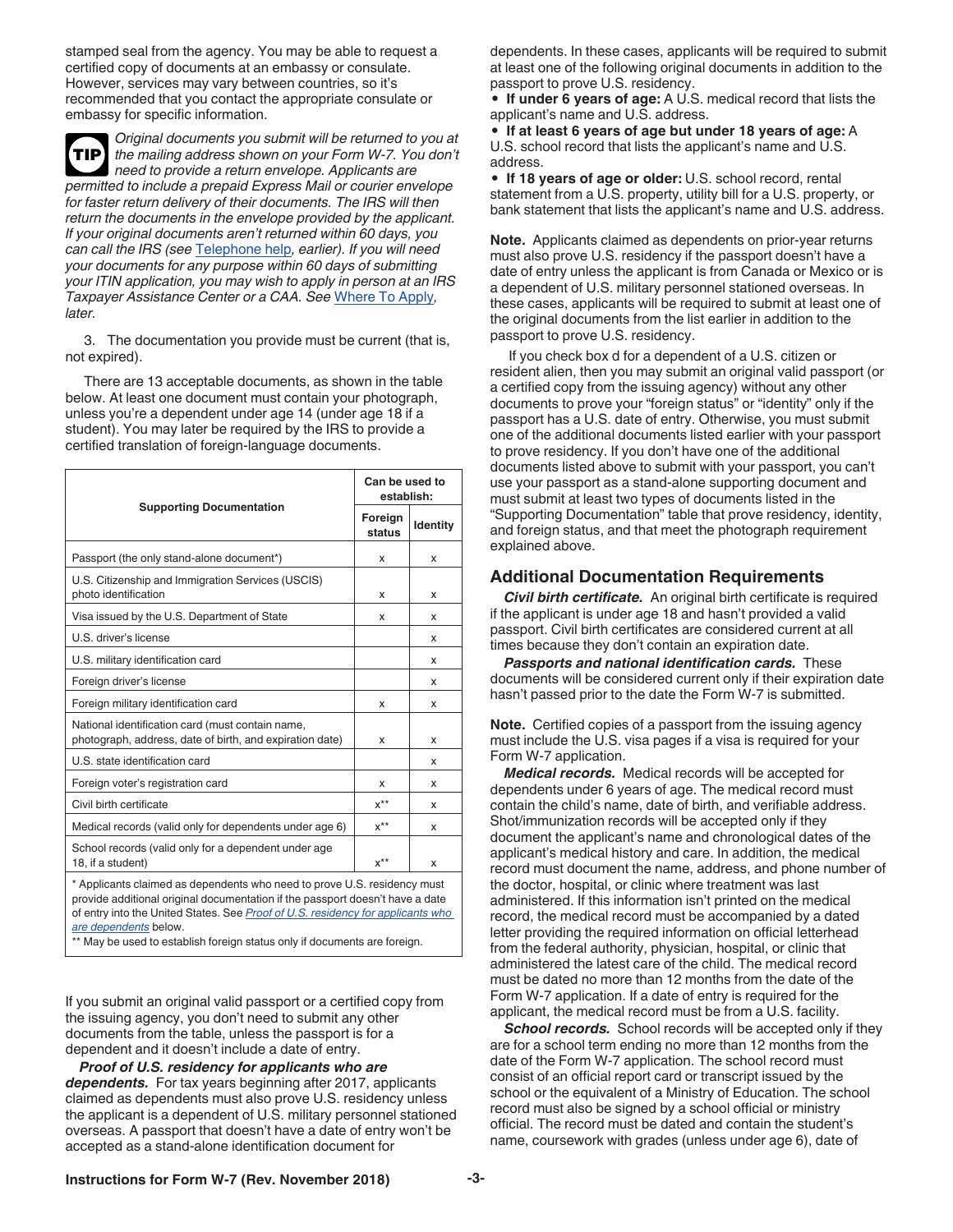<span id="page-3-0"></span>grading period(s) (unless under age 6), and school name and address. If a date of entry is required for the applicant, the school record must be from a U.S. facility.

# **How To Apply**

Follow the guidelines below if you're applying for a new ITIN or renewing an existing ITIN. To determine if you need to renew your ITIN, see *[Do You Need To Renew Your ITIN?](#page-5-0)*, later.

**Note.** Keep a copy of your application for your records.

**Applying for an ITIN for the first time.** If you've never had an ITIN before and are submitting an application for a new ITIN, include the following in your application package.

1. Your completed Form W-7.

**Note.** If you submit a Form W-7, all future ITIN notices and correspondence that you receive will be in English. If you prefer to receive them in Spanish, submit Form W-7(SP).

2. Your original tax return(s) for which the ITIN is needed. Attach Form W-7 to the front of your tax return. If you're applying for more than one ITIN for the same tax return (such as for a spouse or dependent(s)), attach all Forms W-7 to the same tax return. Leave the area of the SSN blank on the tax return for each person who is applying for an ITIN. After your Form W-7 has been processed, the IRS will assign an ITIN to the return and process the return.

*There are exceptions to the requirement to include a U.S. federal tax return. If you claim one of these exceptions, you must submit the documentation required instead of a tax return. See* [Exceptions Tables](#page-10-0)*, later.* **TIP**

3. Original documents, or certified copies of these documents from the issuing agency, required to support the information provided on Form W-7. The required supporting documentation must be consistent with the applicant's information provided on Form W-7. For example, the name, date of birth, and country(ies) of citizenship shown in the documentation must be the same as on Form W-7, lines 1a, 4, and 6a. See *[Supporting Documentation Requirements](#page-1-0)*, earlier, for a list of the documents that can be submitted along with your application package.

**Renewal of an existing ITIN.** If your ITIN is expiring or has expired and the ITIN will be included on a U.S. federal tax return, follow the guidelines below to submit your renewal application. Applications for renewal may be filed immediately. If your ITIN won't be included on a U.S. federal tax return, you don't need to renew your ITIN at this time.



#### *If you don't renew the expired ITIN and you file a U.S. federal tax return with the expired ITIN, there May be a delay in processing your tax return.***<br>
<b>CAUTION** may be a delay in processing your tax return.

Include the following in your renewal application package.

1. Your completed Form W-7. You must check a box to indicate the reason you're completing Form W-7 even if you're applying to renew your ITIN.

2. Original documentation, or certified copies of the documentation from the issuing agency, required to support the information provided on Form W-7. The required supporting documentation must be consistent with the applicant's information provided on Form W-7. For example, the name, date of birth, and country(ies) of citizenship shown in the documentation must be the same as on Form W-7, lines 1a, 4, and 6a. See *[Supporting Documentation Requirements](#page-1-0)*, earlier, for a list of the documents that can be submitted along with your renewal package.

All family members listed on a tax return may renew their ITINs at the same time.

**Certified copies.** You can submit copies of original documents if you do any of the following.

• Have the copies certified by the issuing agency.

• Have the officers at U.S. embassies and consulates overseas provide certification and authentication services. Contact the Consular Section, American Citizens Services of the U.S. Embassy or Consulate in advance to determine the hours of operation for these services.

**Deceased taxpayers.** When requesting an ITIN for a deceased taxpayer, the deceased must meet all of the requirements established to get an ITIN. Also, you must write "Deceased" across the top of Form W-7 and include the documentation shown in the following chart.

| IF you're:                                                                                                                                                                                                                                                                                                                                                                | THEN you must include:                                                                                                                                                                                          |  |
|---------------------------------------------------------------------------------------------------------------------------------------------------------------------------------------------------------------------------------------------------------------------------------------------------------------------------------------------------------------------------|-----------------------------------------------------------------------------------------------------------------------------------------------------------------------------------------------------------------|--|
| The surviving spouse<br>filing an original or<br>amended joint return with<br>your deceased spouse                                                                                                                                                                                                                                                                        | $\bullet$ Form W-7,<br>• A U.S. individual income tax return, and<br>Documentation substantiating the identity<br>٠<br>and foreign status of the deceased.                                                      |  |
| The court-appointed<br>executor or administrator<br>of the deceased's estate<br>filing an original tax return<br>on behalf of the deceased                                                                                                                                                                                                                                | $\bullet$ Form W-7,<br>A U.S. individual income tax return.<br>Documentation substantiating the identity<br>٠<br>and foreign status of the deceased*, and<br>A court certificate showing your appointment.<br>٠ |  |
| $\bullet$ Form W-7,<br>Neither the surviving<br>A U.S. individual income tax return,<br>spouse nor the<br>$\bullet$<br>court-appointed executor<br>Documentation substantiating the identity<br>٠<br>or administrator of the<br>and foreign status of the deceased*,<br>• Form 1310 (if a refund is due), and<br>deceased's estate<br>A copy of the certificate of death. |                                                                                                                                                                                                                 |  |
| * If Form W-7 is for a deceased individual under 18 years of age, one of the                                                                                                                                                                                                                                                                                              |                                                                                                                                                                                                                 |  |

documents proving identity, foreign status, and/or U.S. residency must be a birth certificate, unless a passport with a date of entry into the United States is submitted.

#### **ITIN not needed for Forms 4868, 1040-ES, or 1040-ES (NR).**

If you're filing an application for an extension of time to file using Form 4868, or making an estimated tax payment using Form 1040-ES or Form 1040-ES (NR), don't file Form W-7 with those forms. Enter "ITIN TO BE REQUESTED" wherever your SSN or ITIN is requested. An ITIN will be issued only after you file a tax return and meet all other requirements.



*If you attached your tax return to your Form W-7, leave the area of the SSN blank on the tax return for each*  **h** *person who is applying for an ITIN.* 

# **When To Apply**

**First-time ITIN applications.** If you're applying for a new ITIN, complete and attach Form W-7 to your tax return when you file the tax return for which the ITIN is needed. If you're unable to file your tax return by the due date, you must file an application for an extension of time to file. Failure to timely file the tax return with a complete Form W-7 and required documentation may result in the denial of refundable credits, such as the additional child tax credit and the American opportunity tax credit, if you otherwise qualify. Don't file your tax return without Form W-7.

If you meet one of the exceptions described in *[Exceptions](#page-10-0) [Tables](#page-10-0)* at the end of these instructions, you may complete and submit Form W-7 at any time.

*You can't electronically file (*e-file*) a return using an ITIN in the calendar year the ITIN is assigned. If you need to file multiple year the ITIN is assigned. If you need to extreme file multiple year returns, you can attach them all to your Form W-7 and submit them to the IRS. Once your ITIN is assigned, you can e-file returns in the following years. For example, if you apply for and receive an ITIN in 2019, you may*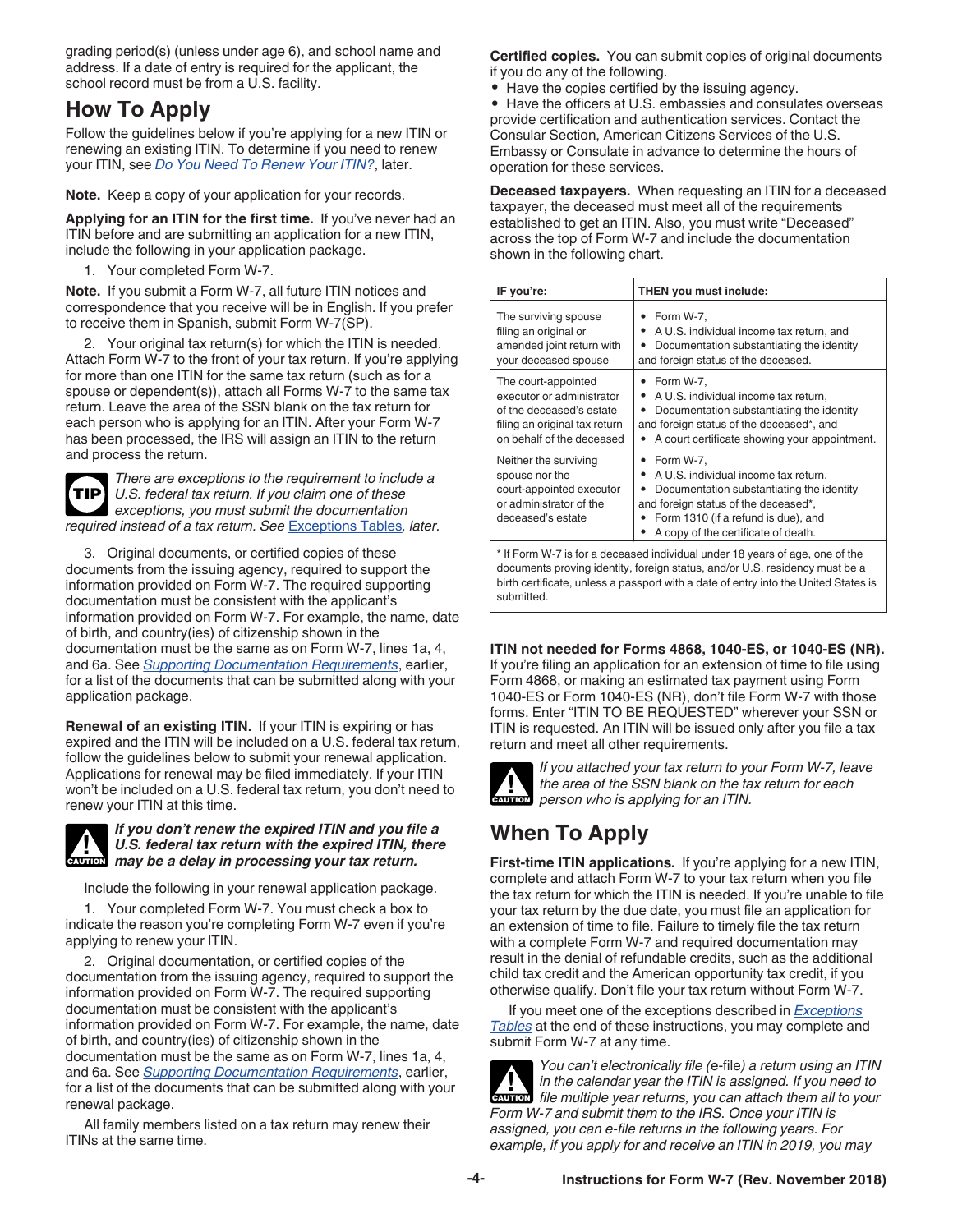<span id="page-4-0"></span>*not e-file any tax return using that ITIN (including prior-year returns) until 2020.*

**Renewal ITIN applications.** If you're renewing an existing ITIN, you may submit your Form W-7 renewal application (without filing a tax return) immediately. If you don't renew your expired ITIN and you file a U.S. federal tax return with the expired ITIN, there may be a delay in processing your tax return.

## **Where To Apply**

**By mail.** Mail Form W-7, your tax return (if applicable) or other documents required by an exception, and the documentation described under *[Supporting Documentation Requirements](#page-1-0)*, earlier, to:

Internal Revenue Service **ITIN Operation** P.O. Box 149342 Austin, TX 78714-9342



*If you mail your application, don't use the mailing address in the instructions for your tax return.*

**By private delivery services.** If you use a private delivery service, submit your Form W-7, your tax return (if applicable) or other documents required by an exception, and the documentation described under *[Supporting Documentation](#page-1-0)  [Requirements](#page-1-0)*, earlier, to:

Internal Revenue Service ITIN Operation Mail Stop 6090-AUSC 3651 S. Interregional, Hwy 35 Austin, TX 78741-0000

**In person.** You can apply for your ITIN by visiting designated IRS Taxpayer Assistance Centers (TACs). They can verify original documentation and certified copies of the

documentation from the issuing agency for primary and secondary applicants and their dependents. For dependents, TACs can verify passports, national identification cards, and birth certificates. These documents will be returned to you immediately. Service at TACs is by appointment only. Appointments can be scheduled by calling 844-545-5640. See *[IRS.gov/W7DocumentVerification](https://www.irs.gov/w7documentverification)* for a list of designated TACs that offer ITIN document authentication service. TACs that don't offer ITIN document authentication service will mail the original documents, Form W-7, and the tax return to the IRS Austin Service Center for processing.

**Through an acceptance agent.** You can also apply through one of the two types of acceptance agents authorized by the IRS.

- 1. Acceptance Agent (AA).
- 2. Certifying Acceptance Agent (CAA).

*Acceptance Agent (AA).* An Acceptance Agent (AA) can help you complete and file Form W-7. To get a list of agents, visit IRS.gov and enter "acceptance agent program" in the search box. An AA will need to submit original documentation or certified copies of the documentation from the issuing agency to the IRS for all applicants.

*Certifying Acceptance Agent (CAA).* A Certifying Acceptance Agent (CAA) can verify original documentation and certified copies of the documentation from the issuing agency for primary and secondary applicants and their dependents. For dependents, CAAs can **only** verify passports and birth certificates. The CAA will return the documentation immediately after reviewing its authenticity. Taxpayers residing outside of the United States can apply for an ITIN through a CAA.

**Processing times.** Allow 7 weeks for the IRS to notify you of your ITIN application status (9 to 11 weeks if you submit the application during peak processing periods (January 15 through April 30) or if you're filing from overseas). If you haven't received your ITIN or correspondence at the end of that time, you can call the IRS to find out the status of your application (see *[Telephone](#page-1-0) [help](#page-1-0)*, earlier).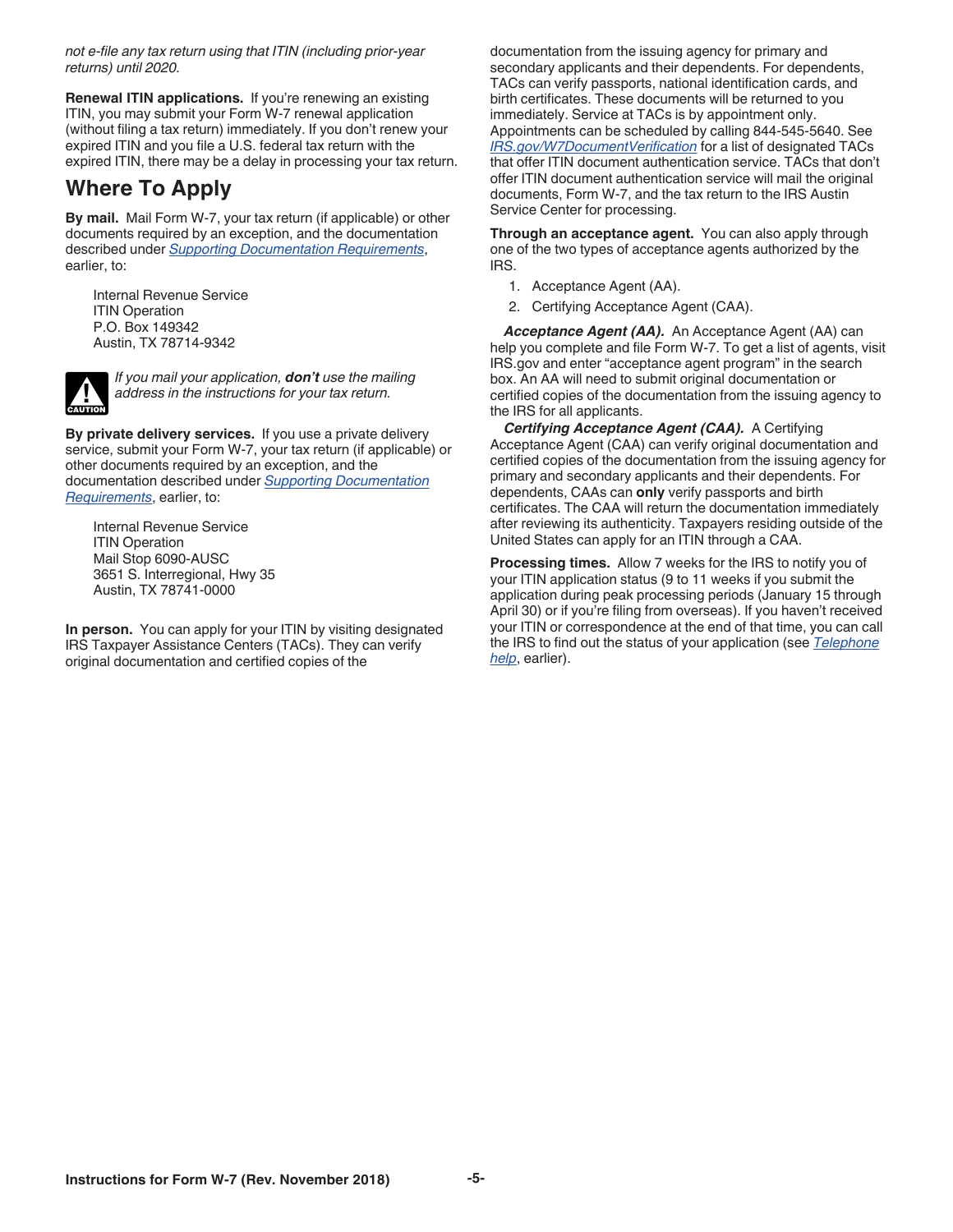<span id="page-5-0"></span>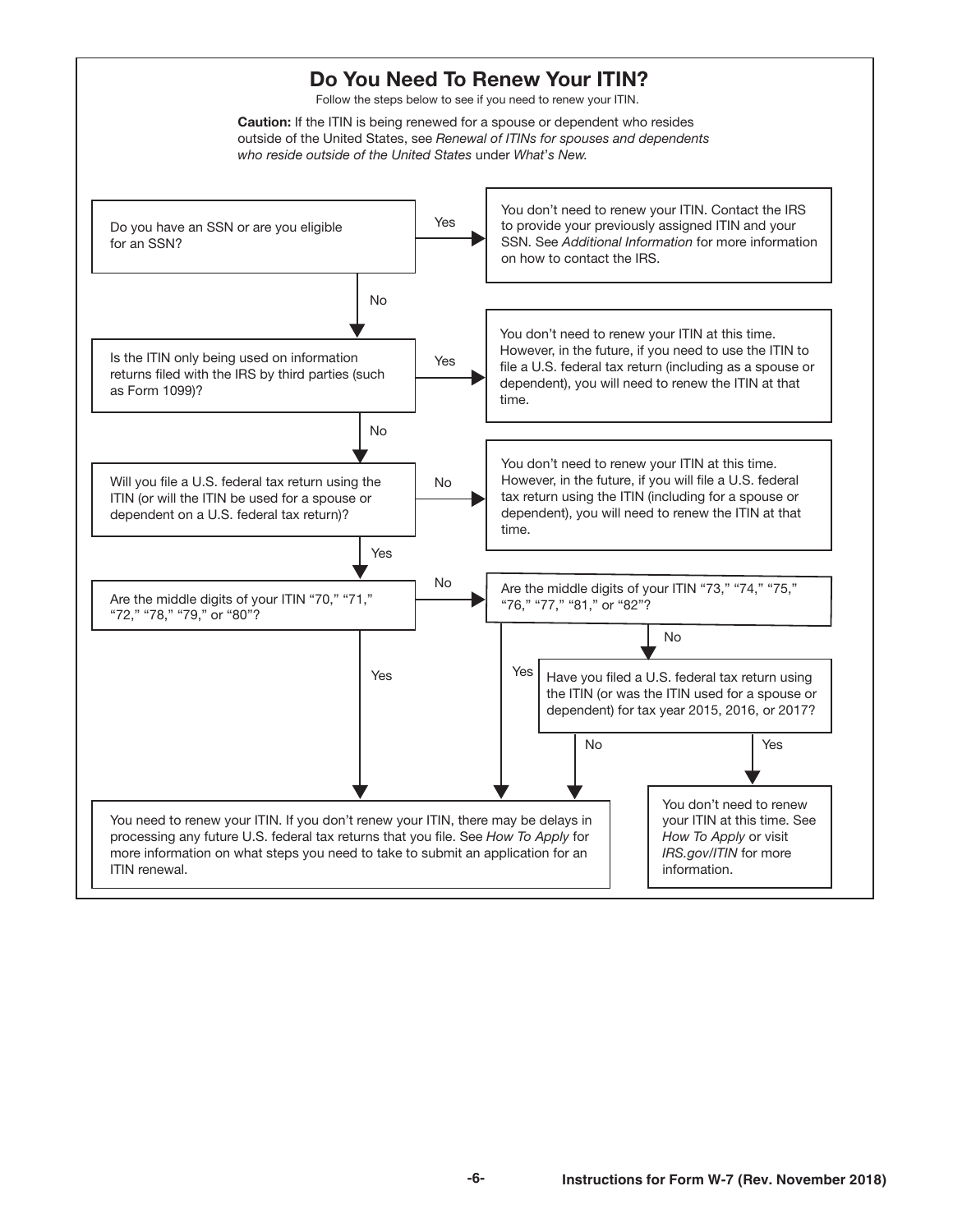# <span id="page-6-0"></span>**Specific Instructions**

If you're completing this form for someone else, answer the questions as they apply to that individual.

# **Application Type**

Check the applicable box to indicate if you're:

- 1. a first-time applicant applying for a **new** ITIN, or
- 2. seeking to **renew** an ITIN that you already have.

If you check *Renew an Existing ITIN*, you must answer the question on line 6e and include your ITIN information on line 6f. See the instructions for lines 6e and 6f for more information.

# **Reason You're Submitting Form W-7**

**You must check the box to indicate the reason you're completing Form W-7 even if you're applying to renew your ITIN.** If more than one box applies to you, check the box that best explains your reason for submitting Form W-7. **A selection must be made in this section.**

**Note.** If you check box a or f, then box h may also be checked. If applicable, you also must enter the treaty country and treaty article. For more information on treaties, see Pub. 901, U.S. Tax Treaties.

**a. Nonresident alien required to get an ITIN to claim tax treaty benefit.** Certain nonresident aliens must get an ITIN to claim certain tax treaty benefits even if they don't have to file a U.S. federal tax return. If you check this box to claim the benefits of a U.S. income tax treaty with a foreign country, also check box h. On the dotted line next to box h, enter the appropriate designation for Exception 1 or 2, whichever applies (see *[Exception 1](#page-7-0)* and *[Exception 2](#page-7-0)*, later). Identify the exception by its number, alpha subsection, and category under which you're applying (for example, enter "Exception 1d-Pension Income" or "Exception 2d-Gambling Winnings"). Also, enter the name of the treaty country and treaty article number in the appropriate entry spaces below box h and attach the documents required under whichever exception applies. For more details on tax treaties, see Pub. 901.

#### **b. Nonresident alien filing a U.S. federal tax return.** This category includes:

• A nonresident alien who must file a U.S. federal tax return to report income effectively or not effectively connected with the conduct of a trade or business in the United States, and

• A nonresident alien who is filing a U.S. federal tax return only to get a refund. See Pub. 519.



*If you choose reason b, you must provide a complete foreign address on line 3.*

**c. U.S. resident alien (based on days present in the United States) filing a U.S. federal tax return.** A foreign individual living or present in the United States for a certain number of days (known as the "substantial presence" test) who doesn't have permission to work from the USCIS, and is ineligible for an SSN, may still be required to file a U.S. federal tax return. These individuals must check this box and include a date of entry on line 6d. For information about the substantial presence test, see Pub. 519.

**d. Dependent of U.S. citizen/resident alien.** This is an individual who can be claimed as a dependent on a U.S. federal tax return and isn't eligible to get an SSN. Your spouse is never considered your dependent. See Pubs. 501 and 519. Dependents of U.S. military personnel can submit original documents, certified copies or notarized copies of identification documents. A copy of the servicemember's U.S. military ID will

be required or the applicant must be applying from an overseas APO/FPO address. A copy of the servicemember's U.S. military ID is required to be included with the application if the documents are notarized. If you're applying for an ITIN under this category, you **must** provide the **full name and SSN or ITIN** of the U.S. citizen/resident alien. Enter the information in the space provided and include a date of entry on line 6d, unless the dependent is a resident of Canada, Mexico, or the military overseas.

**Note.** If you live abroad and requested an Adoption Taxpayer Identification Number (ATIN) for a foreign child you adopted or who has been legally placed in your home pending adoption and that request was denied, your dependent may be eligible for an ITIN. When submitting your Form W-7, make sure that you include a copy of the legal documents verifying your relationship to the child.



*Dependents can be claimed as exemptions only for tax years prior to 2018.*

#### **e. Spouse of U.S. citizen/resident alien.** This category includes:

• A resident or nonresident alien spouse who isn't filing a U.S. federal tax return (including a joint return) and who isn't eligible to get an SSN but who, as a spouse, is claimed as an exemption; and

• A resident or nonresident alien spouse who isn't eligible to get an SSN but who is electing to file a U.S. federal tax return jointly with a spouse who is a U.S. citizen or resident alien. For more information about this category, see Pubs. 501 and 519.

Spouses of U.S. military personnel can submit original documents, certified copies or notarized copies of identification documents. A copy of the servicemember's U.S. military ID will be required or the applicant must be applying from an overseas APO/FPO address. A copy of the servicemember's U.S. military ID is required to be included with the application if the documents are notarized. If you're applying for an ITIN under this category, you **must** provide the **full name and SSN or ITIN** of the U.S. citizen/resident alien. Enter the information in the space provided.



*A spouse can be claimed as an exemption only for tax years prior to 2018.*

**f. Nonresident alien student, professor, or researcher filing a U.S. federal tax return or claiming an exception.** This is an individual who hasn't abandoned his or her residence in a foreign country and who is a bona fide student, professor, or researcher coming temporarily to the United States solely to attend classes at a recognized institution of education, to teach, or to perform research. For more information about the U.S. tax rules that apply to foreign students, professors, or researchers, see Pub. 519.

If you check this box, you must complete lines 6a, 6c, 6d, and 6g, and provide your passport with a valid U.S. visa. If you're present in the United States on a work-related visa (F-1, J-1, or M-1), but won't be employed (that is, your presence in the United States is study related), you can choose to attach a letter from the Designated School Official (DSO) or Responsible Officer (RO) instead of applying with the SSA for an SSN. The letter must clearly state that you won't be securing employment while in the United States and your presence here is solely study related. This letter can be submitted instead of a Social Security Administration denial letter if you're filing a tax return with this Form W-7 or claiming *[Exception 2](#page-7-0)* (explained later).

Nonresident alien students and exchange visitors, their spouses, and dependents under the Student Exchange Visitors Program (SEVP) claiming Exception 2 (no tax return attached)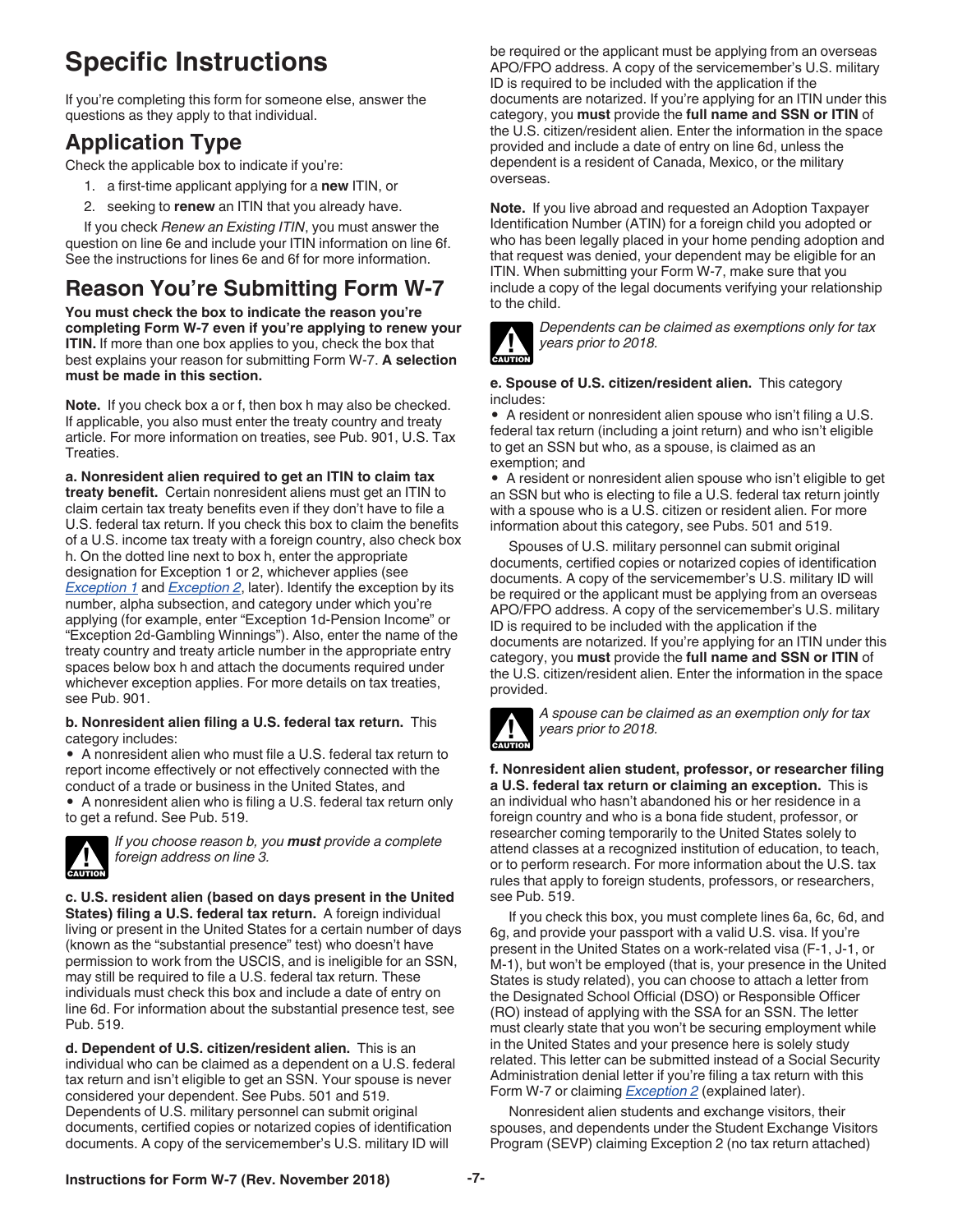<span id="page-7-0"></span>can have their original ID certified by an SEVP-approved institution, rather than mailing originals to the IRS. These are individuals admitted to the United States under an F, J, or M visa who receive taxable scholarships, fellowships, or other grants.

If you check this box to claim an exception under the benefits of a U.S. income tax treaty with a foreign country, also check box h. On the dotted line next to box h, enter the appropriate designation for *Exception 2*, explained later. Identify the exception by its number, alpha subsection, and category under which you're applying (for example, enter "Exception 2b-Scholarship Income and claiming tax treaty benefits" or "Exception 2c-Scholarship Income"). Also, enter the name of the treaty country and the treaty article number in the appropriate entry spaces below box h (if applicable) and attach the documents required under *Exception 2*.

#### **g. Dependent/spouse of a nonresident alien holding a U.S.**

**visa.** This is an individual who can be claimed as a dependent or a spouse on a U.S. federal tax return, who is unable, or not eligible, to get an SSN, and who has entered the United States with a nonresident alien who holds a U.S. visa. If you apply for an ITIN under this category, remember to attach a copy of your visa to your Form W-7 and include a date of entry on line 6d.

**CAUTION !**

*Dependents and spouses can be claimed as exemptions only for tax years prior to 2018.*

**h. Other.** If the reason for your ITIN request isn't described in boxes a through g, check this box. Describe in detail your reason for requesting an ITIN and attach supporting documents.

Frequently, third parties (such as banks and other financial institutions) that are subject to information-reporting and withholding requirements will request an ITIN from you to enable them to file information returns required by law. If you're requesting an ITIN for this reason, you may be able to claim one of the exceptions described later. Enter on the dotted line next to box h the exception that applies to you. Identify the exception by its number, alpha subsection (if applicable), and category under which you're applying (for example, enter "Exception 1a-Partnership Income" or "Exception 3-Mortgage Interest"). Examples of completed Forms W-7 can be found in Pub. 1915. You won't need to attach a tax return to your Form W-7.

*Exception 1. Passive income—third-party withholding or tax treaty benefits.* This exception may apply if you're the recipient of partnership income, interest income, annuity income, rental income, or other passive income that's subject to third-party withholding or covered by tax treaty benefits. See *[Exceptions Tables](#page-10-0)*, later, for more details on Exception 1.

Information returns applicable to Exception 1 may include the following.

• Form 1042-S, Foreign Person's U.S. Source Income Subject to Withholding.

- Form 1099-INT, Interest Income.
- Form 1099-MISC, Miscellaneous Income.

• Form 8805, Foreign Partner's Information Statement of Section 1446 Withholding Tax.

• Schedule K-1 (Form 1065), Partner's Share of Income, Deductions, Credits, etc.

*Applicants receiving compensation for personal services performed in the United States, or issued a U.S. visa*  **z** *that's valid for employment, should first apply for an SSN caution with the SSA. Unless you're denied an SSN by the SSA and attach the denial letter to your Form W-7, you aren't eligible for an ITIN.*



*If you're required to file a federal tax return, then you aren't eligible for Exception 1.*

*Exception 2. Other income.* This exception may apply if:

1. You're claiming the benefits of a U.S. income tax treaty with a foreign country and you receive any of the following.

a. Wages, salary, compensation, and honoraria payments;

- b. Scholarships, fellowships, and grants; and/or
- c. Gambling income; or

2. You're receiving taxable scholarship, fellowship, or grant income, but not claiming the benefits of an income tax treaty.

See *[Exceptions Tables](#page-10-0)*, later, for more details on Exception 2. Information returns applicable to Exception 2 may include Form 1042-S.

*Exception 3. Mortgage interest—third-party reporting.*  This exception may apply if you have a home mortgage loan on real property you own in the United States that's subject to third-party reporting of mortgage interest. See *[Exceptions](#page-10-0) [Tables](#page-10-0)*, later, for more details on Exception 3. Information returns applicable to Exception 3 may include Form 1098, Mortgage Interest Statement.

*Exception 4. Dispositions by a foreign person of U.S. real property interest—third-party withholding.* This exception may apply if you're a party to a disposition of a U.S. real property interest by a foreign person, which is generally subject to withholding by the transferee or buyer (withholding agent). This exception may also apply if you have a notice of non-recognition under Regulations section 1.1445-2(d)(2). See *[Exceptions Tables](#page-10-0)*, later, for more details on Exception 4.

Information returns applicable to Exception 4 may include the following.

• Form 8288, U.S. Withholding Tax Return for Dispositions by Foreign Persons of U.S. Real Property Interests.

• Form 8288-A, Statement of Withholding on Dispositions by Foreign Persons of U.S. Real Property Interests.

• Form 8288-B, Application for Withholding Certificate for Dispositions by Foreign Persons of U.S. Real Property Interests.

*Exception 5. Treasury Decision (TD) 9363.* This exception may apply if you have an IRS reporting requirement as a non-U.S. representative of a foreign corporation who needs to obtain an ITIN for the purpose of meeting their e-filing requirement under TD 9363 and are submitting Form W-7 with Form 13350, Registration for e-services. See *[Exceptions Tables](#page-10-0)*, later, for more details on Exception 5.

If you're applying for an ITIN under this exception, enter "Exception 5, T.D. 9363" on the dotted line next to box h.

### **Line Instructions**

Enter "N/A" (not applicable) on all sections of each line that don't apply to you. **Don't** leave any section blank. For example, line 4 should have three separate entries.

**Line 1a.** Enter your legal name on line 1a as it appears on your identifying documents. This entry should reflect your name as it'll appear on a U.S. federal tax return.



*Your ITIN will be established using this name. If you don't use this name on the U.S. federal tax return, the processing of the U.S. federal tax return may be* 

**Line 1b.** Enter your name as it appears on your birth certificate if it's different from your entry on line 1a.

**Line 2.** Enter your complete mailing address on line 2. This is the address the IRS will use to return your original documents and send written notification of your ITIN application status.

The IRS won't use the address you enter to update its records for other purposes unless you include a U.S. federal tax return with your Form W-7. If you aren't including a U.S. federal tax return with your Form W-7 and you changed your home mailing address since you filed your last U.S. federal tax return,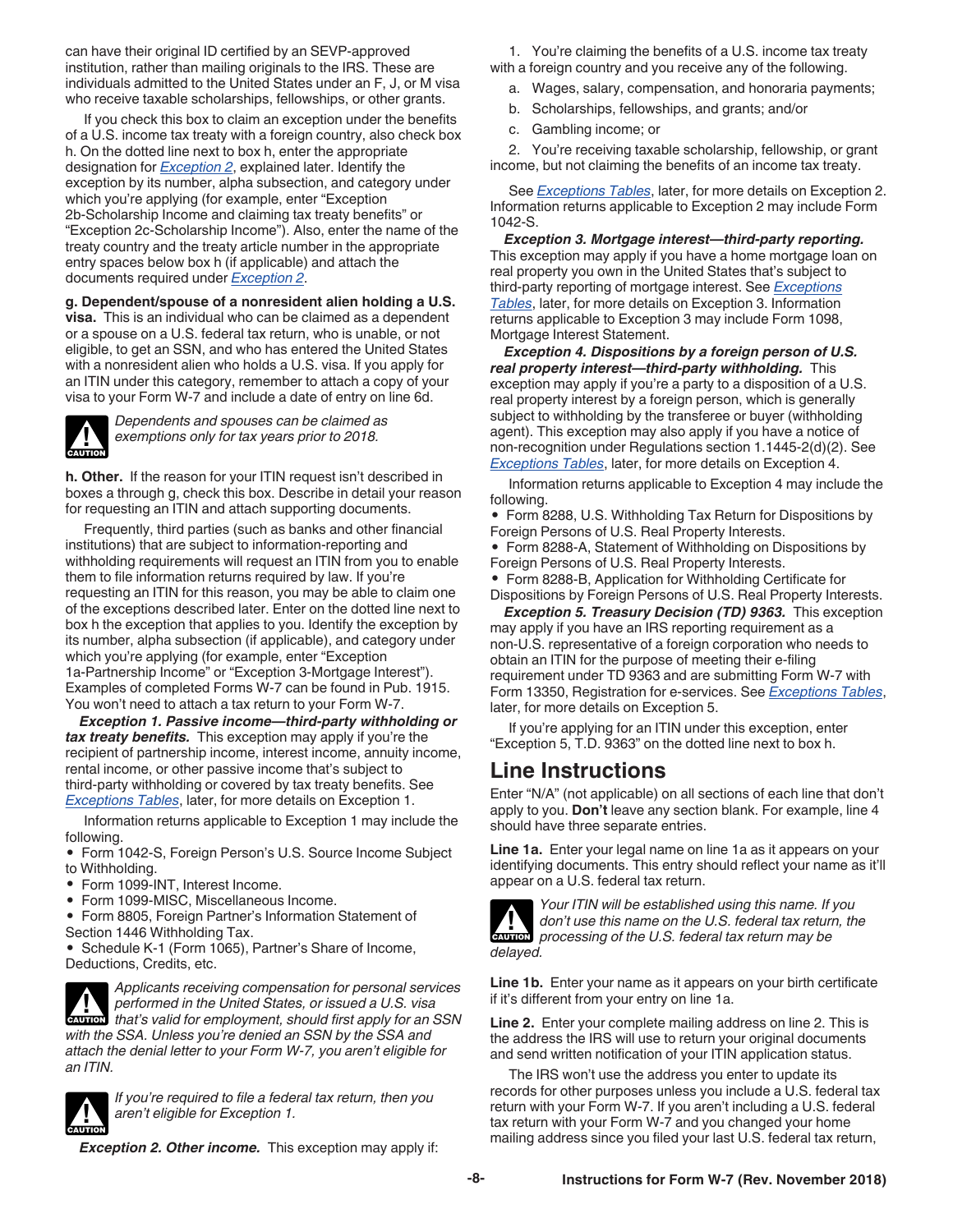<span id="page-8-0"></span>also file Form 8822, Change of Address, with the IRS at the address listed in the Form 8822 instructions.

**Note.** If the U.S. Postal Service won't deliver mail to your physical location, enter the U.S. Postal Service's post office box number for your mailing address. Contact your local U.S. Post Office for more information. Don't use a post office box owned and operated by a private firm or company.

**Line 3.** Enter your complete foreign (non-U.S.) address in the country where you permanently or normally reside, even if it's the same as the address on line 2. If you no longer have a permanent residence due to your relocation to the United States, enter only the foreign country where you last resided on line 3. If you're claiming a benefit under an income tax treaty with the United States, the income tax treaty country must be the same as the country listed on line 3.



*Don't use a post office box or an "in care of" (c/o) address instead of a street address on line 2 if you're entering just a "country" name on line 3. If you do, your application may be rejected.*

**Line 4.** Enter your date of birth in the month/day/year (MM/DD/ YYYY) format, where  $MM = 1$  to 12 and  $DD = 1$  to 31. To be eligible for an ITIN, your birth country must be recognized as a foreign country by the U.S. Department of State.

**Line 6a.** Enter the country or countries (in the case of dual citizenship) in which you're a citizen. Enter the complete country name; don't abbreviate.

**Line 6b.** If your country of residence for tax purposes has issued you a tax identification number, enter that number on line 6b. For example, if you're a resident of Canada, enter your Canadian Social Security number.

**Line 6c.** Enter only U.S. nonimmigrant visa information. Include the USCIS classification, number of the U.S. visa, and the expiration date in month/day/year format. For example, if you have an F-1/F-2 visa with the number 123456 that has an expiration date of December 31, 2020, enter "F-1/F-2," "123456," and "12/31/2020" in the entry space. Individuals in possession of an I-20/I-94 document(s) should attach a copy to their Form W-7.

**Line 6d.** Check the box indicating the type of document(s) you're submitting to prove your identity and foreign status, and if required, U.S. residency. You must submit documents as explained under *[Supporting Documentation Requirements](#page-1-0)*, earlier. Enter the name of the state or country or other issuer, the identification number (if any) appearing on the document(s), the expiration date, and the date on which you entered the United States. Dates must be entered in the month/day/year format.

**Note.** If you're submitting a passport, or a certified copy of a passport from the issuing agency, no other documentation is required to prove your identity and foreign status. Ensure any visa information shown on the passport is entered on line 6c and the pages of the passport showing the U.S. visa (if a visa is required for your Form W-7) are included with your Form W-7. A passport that doesn't have a date of entry will no longer be accepted as a stand-alone identification document for dependents, unless the dependents are from Canada, Mexico, or dependents of U.S. military personnel stationed overseas.

If you're submitting more than one document, enter only the information for the first document on this line. Attach a separate sheet showing the required information for the additional document(s). On the separate sheet, be sure to write your name and "Form W-7" at the top.



*The "Date of entry into the United States" must contain the complete date on which you entered the country for*  *the purpose for which you're requesting an ITIN (if applicable). If you've never entered the United States, enter "Never entered the United States" on this line. A passport without an entry date doesn't prove U.S. residency and may not be used as a stand-alone document for certain dependents. See* [Supporting](#page-1-0) [Documentation Requirements](#page-1-0)*, earlier.*

**Example.** You entered the United States on August 1, 2018, to work for Company X. You want to file a return for the income you earned in the United States in 2018. You aren't eligible to get a social security number. You file Form W-7 with your 2018 return. Enter "08/01/2018" on line 6d of Form W-7.

**Line 6e.** If you ever received an ITIN and/or an Internal Revenue Service Number (IRSN), check the "Yes" box and complete line 6f. If you never had an ITIN or an IRSN, or if you don't know your ITIN or IRSN, check the *No/Don't know* box.

An IRSN is a nine-digit number issued by the IRS to persons who file a return or make a payment without providing a TIN. You would've been issued this number if you filed a U.S. federal tax return and didn't have an SSN. This IRSN will appear on any correspondence the IRS sent you concerning that return.

If you're submitting Form W-7 to renew your ITIN, you must include your previously assigned ITIN on line 6f to avoid delays in processing your Form W-7.

**Line 6f.** If you have both an ITIN and/or an IRSN, list them in the space(s) provided. Identify your first, middle, and last name under which the ITIN and/or IRSN was issued. If you were issued more than one IRSN, attach a separate sheet listing all the IRSNs you received. On the separate sheet, be sure to write your name and "Form W-7" at the top.

If you're submitting Form W-7 to renew your ITIN, the name under which you applied for your ITIN must be included on line 6f to avoid delays in processing your Form W-7.

**Note.** If you're renewing your ITIN and your legal name has changed since the original assignment of your ITIN, you'll need to submit documentation to support your legal name change, such as your marriage certificate or a court order, which may include a divorce decree. Attach supporting documentation to Form W-7.

Line 6q. If you checked reason f, you must enter the name of the educational institution and the city and state in which it's located. You also must enter your length of stay in the United States.

If you're temporarily in the United States for business purposes, you must enter the name of the company with whom you're conducting your business and the city and state in which it's located. You also must enter your length of stay in the United States.

### **Signature**

### **Who Can Sign Form W-7**

Generally, the applicant is required to sign Form W-7. The following are exceptions to this requirement.

**Applicant is a dependent under 18 years of age.** If the applicant is a dependent under 18 years of age, his or her parent or court-appointed guardian can sign if the child can't sign. The parent or court-appointed guardian must type or print his or her name in the space provided and check the appropriate box that indicates his or her relationship to the applicant. If the individual is signing as a court-appointed guardian, a copy of the court-appointment papers showing the legal guardianship must be attached.

Adults, other than a parent or court-appointed guardian, can sign Form W-7 only if a Form 2848, Power of Attorney and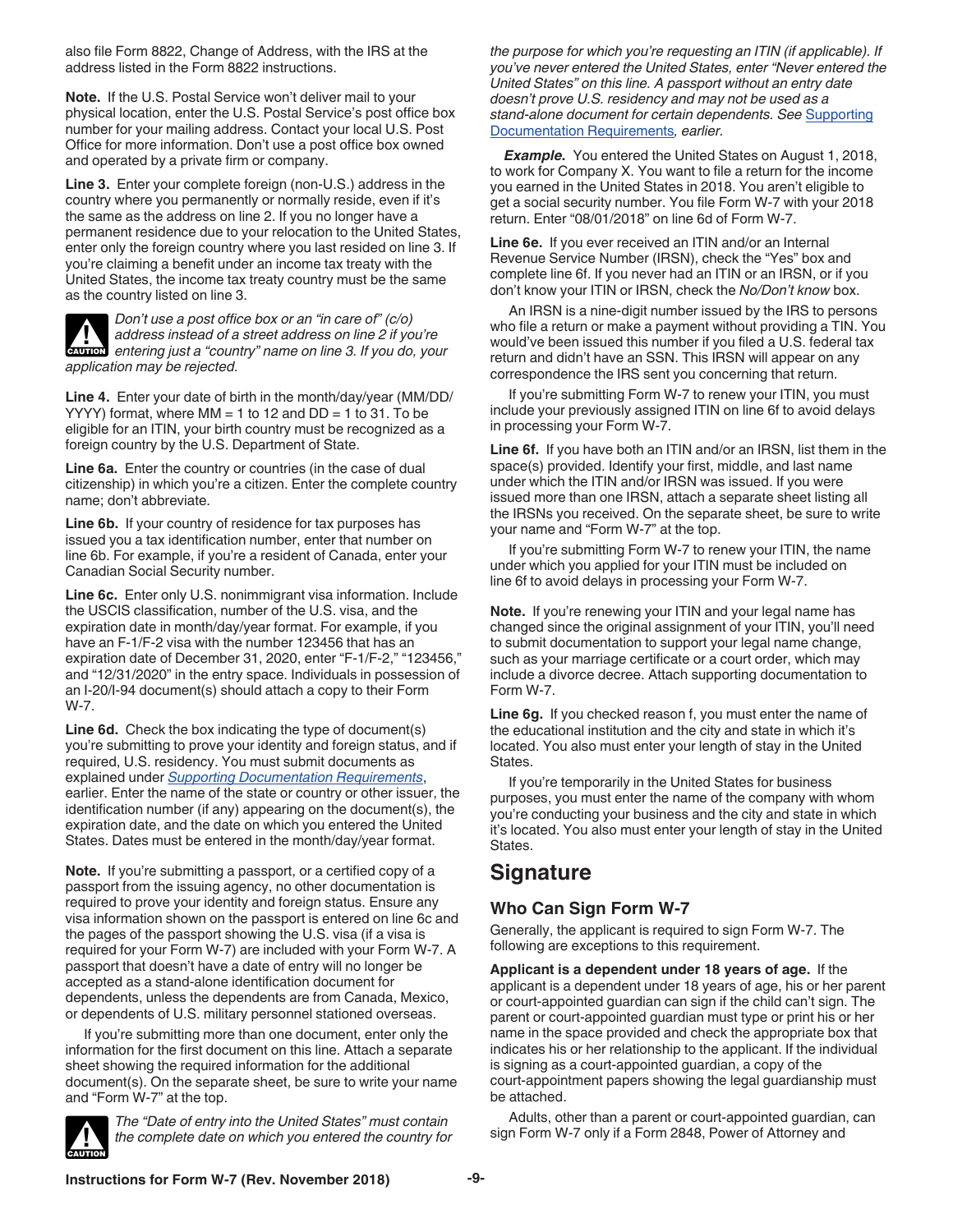Declaration of Representative, has been signed by a parent or court-appointed guardian authorizing the individual to sign for the applicant.

**Applicant is a dependent 18 years of age or older.** If the applicant is 18 years of age or older, the applicant can sign or can appoint his or her parent, a court-appointed guardian, or another individual to sign. The person signing, if other than the applicant, must type or print his or her name in the space provided, check the appropriate box that indicates his or her relationship to the applicant, and attach Form 2848.



*A spouse can't sign for his or her spouse, unless the*  Power of Attorney *box is checked and Form 2848 has*  **Power of Attorney box is che**<br> **CAUTION** been attached to Form W-7.

**Applicant can't sign their name.** If an applicant can't sign his or her name, then the applicant must sign his or her mark (for example, an "X" or a thumbprint) in the presence of a witness. The witness's signature is also required and must be identified as that of a witness.

**Note.** All Powers of Attorney (POA) submitted to the IRS must be in English. Any POAs received in a foreign language will be considered invalid unless accompanied by a certified English translation. The POA must clearly state the purpose for which it's intended under the "Acts authorized" section. For more information, go to IRS.gov.

#### **Acceptance Agent's Use ONLY**

Complete all fields as appropriate and enter the eight-digit office code that was issued to you by the ITIN Program Office.

**Paperwork Reduction Act Notice.** We ask for the information on this form to carry out the Internal Revenue laws of the United States. You are required to give us the information. We need it to ensure that you are complying with these laws and to allow us to figure and collect the right amount of tax.

You are not required to provide the information requested on a form that is subject to the Paperwork Reduction Act unless the form displays a valid OMB control number. Books or records relating to a form or its instructions must be retained as long as their contents may become material in the administration of any Internal Revenue law. Generally, tax returns and return information are confidential, as required by Internal Revenue Code section 6103.

The average time and expenses required to complete and file this form will vary depending on individual circumstances. For the estimated averages, see the instructions for your income tax return.

If you have suggestions for making this form simpler, we would be happy to hear from you. See the instructions for your income tax return.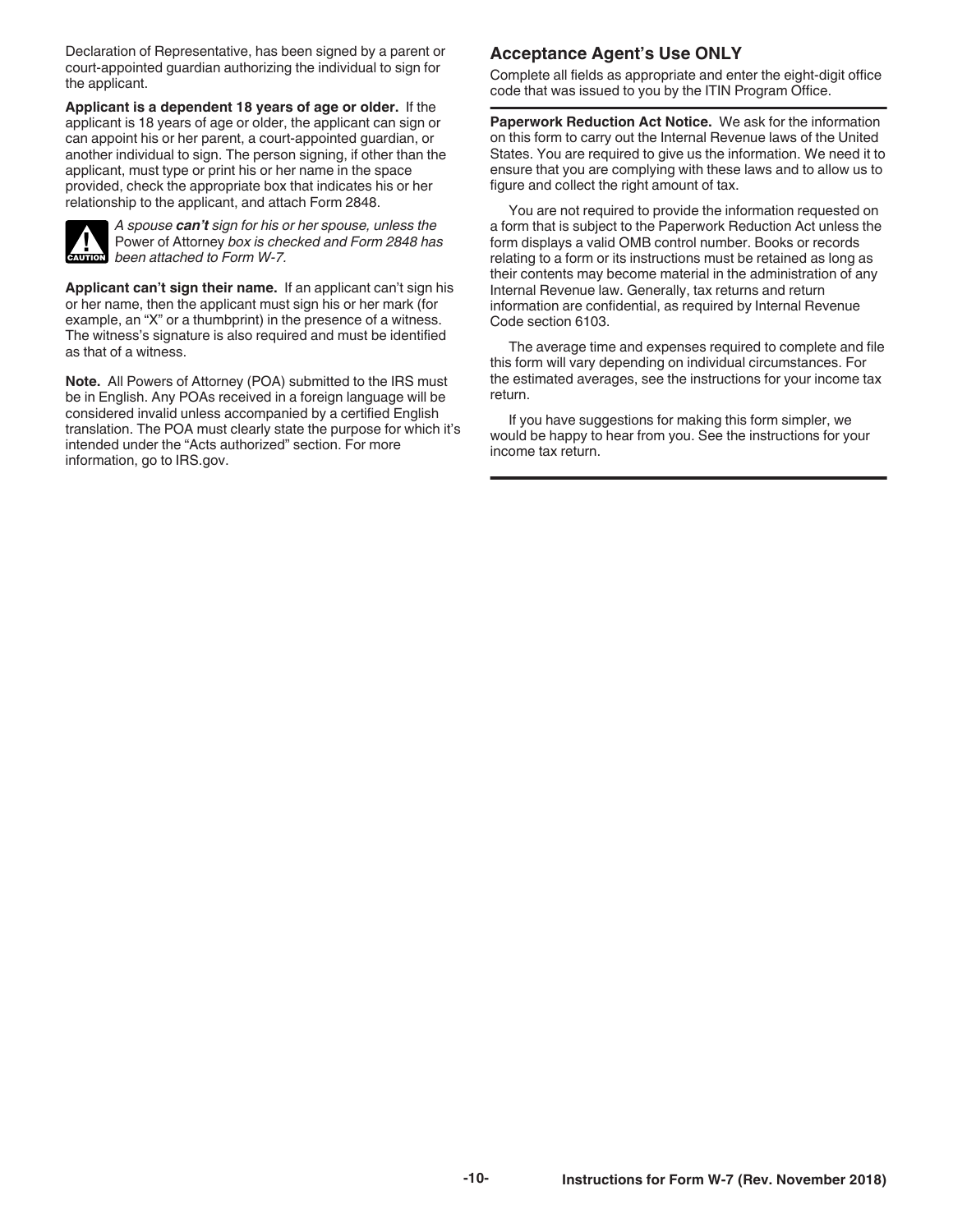#### **Exceptions Tables**

| <b>Exception #1</b> |  |
|---------------------|--|

<span id="page-10-0"></span>ſ

| Note. Federal tax withholding and/or information reporting must take place within the current tax year. |                                                                                                                                                                                                                                                                                                                                                                                                    |                                                                                                                                                                                                                                                                                                                                                                                                                                                                        |  |  |
|---------------------------------------------------------------------------------------------------------|----------------------------------------------------------------------------------------------------------------------------------------------------------------------------------------------------------------------------------------------------------------------------------------------------------------------------------------------------------------------------------------------------|------------------------------------------------------------------------------------------------------------------------------------------------------------------------------------------------------------------------------------------------------------------------------------------------------------------------------------------------------------------------------------------------------------------------------------------------------------------------|--|--|
| <b>Third-Party</b><br>Withholding on<br><b>Passive Income</b>                                           | Persons who are eligible to claim Exception 1 include:                                                                                                                                                                                                                                                                                                                                             | Documentation you must submit if you're eligible to claim<br><b>Exception 1:</b>                                                                                                                                                                                                                                                                                                                                                                                       |  |  |
|                                                                                                         | 1(a) Individuals who are partners of a U.S. or foreign partnership<br>that invests in the United States and that owns assets that<br>generate income subject to IRS information-reporting and federal<br>tax withholding requirements; or                                                                                                                                                          | 1(a) A copy of the portion of the partnership or LLC agreement<br>displaying the partnership's employer identification number and<br>showing that you're a partner in the partnership that's conducting<br>business in the United States.                                                                                                                                                                                                                              |  |  |
|                                                                                                         | 1(b) Individuals who have opened an interest-bearing bank<br>deposit account that generates income that's effectively<br>connected with their U.S. trade or business and is subject to IRS<br>information reporting and/or federal tax withholding; or                                                                                                                                             | 1(b) A signed letter from the bank on its official letterhead,<br>displaying your name and stating that you've opened a business<br>account that's subject to IRS information reporting and/or federal<br>tax withholding on the interest generated during the current tax year.                                                                                                                                                                                       |  |  |
|                                                                                                         | 1(c) Individuals who are "resident aliens" for tax purposes and<br>have opened an interest-bearing bank deposit account that<br>generates income subject to IRS information reporting and/or<br>federal tax withholding; or                                                                                                                                                                        | 1(c) A signed letter from the bank on its official letterhead,<br>displaying your name and stating that you've opened an individual<br>deposit account that's subject to IRS information reporting and/or<br>federal tax withholding on the interest generated during the current<br>tax year.                                                                                                                                                                         |  |  |
|                                                                                                         | 1(d) Individuals who are receiving distributions during the current<br>tax year of income such as pensions, annuities, rental income,<br>royalties, dividends, etc., and are required to provide an ITIN to<br>the withholding agent (for example, an investment company,<br>insurance company, financial institution, etc.) for the purposes of<br>tax withholding and/or reporting requirements. | 1(d) A signed letter or document from the withholding agent, on<br>official letterhead, showing your name and verifying that an ITIN is<br>required to make distributions to you during the current tax year that<br>are subject to IRS information reporting and/or federal tax<br>withholding. Self-generated income statements will only be<br>accepted with a copy of the contract or a letter with a postmarked<br>envelope addressed from the withholding agent. |  |  |

| <b>Exception #2</b>                                                          |                                                                                                                                                                                                                                                                                      |                                                                                                                                                                                                                                                                                                                                                                                                      |  |
|------------------------------------------------------------------------------|--------------------------------------------------------------------------------------------------------------------------------------------------------------------------------------------------------------------------------------------------------------------------------------|------------------------------------------------------------------------------------------------------------------------------------------------------------------------------------------------------------------------------------------------------------------------------------------------------------------------------------------------------------------------------------------------------|--|
|                                                                              | Note. Federal tax withholding and/or information reporting must take place within the current tax year.                                                                                                                                                                              |                                                                                                                                                                                                                                                                                                                                                                                                      |  |
| 2(a). Wages,<br>Salary,<br>Compensation,<br>and Honoraria<br><b>Payments</b> | Persons who are eligible to claim Exception 2(a) include:                                                                                                                                                                                                                            | Documentation you must submit if you're eligible to claim<br>Exception 2(a):                                                                                                                                                                                                                                                                                                                         |  |
| Claiming the<br>benefits of a tax<br>treaty                                  | Individuals claiming the benefits of a tax treaty who:<br>• Are either exempt or subject to a reduced rate of withholding<br>of tax on their wages, salary, compensation, and honoraria<br>payments;<br>and<br>Will be submitting Form 8233 to the payer of the income.<br>$\bullet$ | A letter of employment from the payer of the income; or<br>A copy of the employment contract; or<br>A letter requesting your presence for a speaking engagement,<br>etc.;<br>along with:<br>Evidence (information) on the Form W-7 that you're entitled to<br>claim the benefits of a tax treaty, and<br>• A copy of the completed withholding agent's portion of Form<br>8233 attached to Form W-7. |  |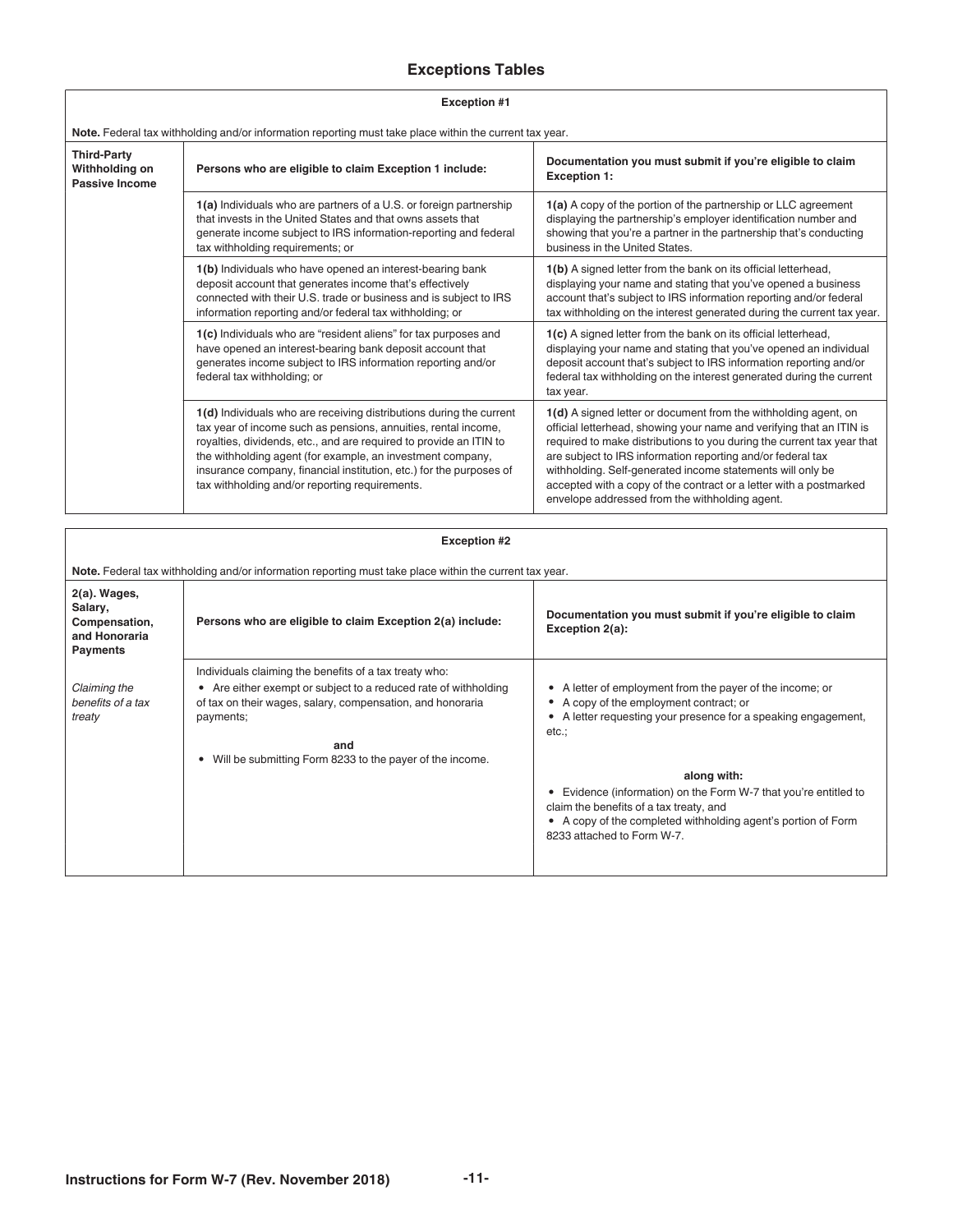#### **Exceptions Tables** *(continued)*

| <b>Note.</b> Federal tax withholding and/or information reporting must take place within the current tax year. |                                                                                                                                                                                                                                                                                                                                                                                                                                                                                                                                                                                                                                                                                                                                                                                                                                                                                                                                                                                                                                                                                                                                                                                                                                                                                                                                                                                                                                                                                                                                                                                                                                                                                                                                                                                                                                                                                                                                                                                |                                                                                                                                                                                                                                                                                                                                                                                                                                                             |  |
|----------------------------------------------------------------------------------------------------------------|--------------------------------------------------------------------------------------------------------------------------------------------------------------------------------------------------------------------------------------------------------------------------------------------------------------------------------------------------------------------------------------------------------------------------------------------------------------------------------------------------------------------------------------------------------------------------------------------------------------------------------------------------------------------------------------------------------------------------------------------------------------------------------------------------------------------------------------------------------------------------------------------------------------------------------------------------------------------------------------------------------------------------------------------------------------------------------------------------------------------------------------------------------------------------------------------------------------------------------------------------------------------------------------------------------------------------------------------------------------------------------------------------------------------------------------------------------------------------------------------------------------------------------------------------------------------------------------------------------------------------------------------------------------------------------------------------------------------------------------------------------------------------------------------------------------------------------------------------------------------------------------------------------------------------------------------------------------------------------|-------------------------------------------------------------------------------------------------------------------------------------------------------------------------------------------------------------------------------------------------------------------------------------------------------------------------------------------------------------------------------------------------------------------------------------------------------------|--|
| 2(b).<br>Scholarships,<br>Fellowships,<br>and Grants                                                           | Persons who are eligible to claim Exception 2(b)<br>include:                                                                                                                                                                                                                                                                                                                                                                                                                                                                                                                                                                                                                                                                                                                                                                                                                                                                                                                                                                                                                                                                                                                                                                                                                                                                                                                                                                                                                                                                                                                                                                                                                                                                                                                                                                                                                                                                                                                   | Documentation you must submit if you're eligible to<br>claim Exception 2(b):                                                                                                                                                                                                                                                                                                                                                                                |  |
| Claiming the<br>benefits of a tax<br>treaty                                                                    | Individuals claiming the benefits of a tax treaty who:<br>• Are either exempt from or subject to a reduced rate of<br>tax on their income from scholarships, fellowships, or<br>grants (that is, foreign students, scholars, professors,<br>researchers, foreign visitors, or any other individual);<br>and                                                                                                                                                                                                                                                                                                                                                                                                                                                                                                                                                                                                                                                                                                                                                                                                                                                                                                                                                                                                                                                                                                                                                                                                                                                                                                                                                                                                                                                                                                                                                                                                                                                                    | • A letter or official notification from the college or university<br>awarding the noncompensatory scholarship, fellowship, or<br>grant; or<br>$\bullet$ A copy of a contract with a college, university, or<br>educational institution;                                                                                                                                                                                                                    |  |
|                                                                                                                | • Will be submitting Form W-8BEN to the withholding<br>agent.                                                                                                                                                                                                                                                                                                                                                                                                                                                                                                                                                                                                                                                                                                                                                                                                                                                                                                                                                                                                                                                                                                                                                                                                                                                                                                                                                                                                                                                                                                                                                                                                                                                                                                                                                                                                                                                                                                                  |                                                                                                                                                                                                                                                                                                                                                                                                                                                             |  |
|                                                                                                                | <b>Note.</b> Student and Exchange Visitor Program<br>(SEVP)-approved institutions for nonresident alien<br>students and exchange visitors and their spouses and<br>dependents classified under section 101(a)(15)(F), (M), or<br>(J) of the Immigration and Nationality Act (8 U.S.C. 1101(a)<br>$(15)(F)$ , $(M)$ , or $(J)$ : A certification letter is required for<br>each Form W-7 application: primary, associated<br>secondary (spouse), and dependent(s). <sup>1</sup>                                                                                                                                                                                                                                                                                                                                                                                                                                                                                                                                                                                                                                                                                                                                                                                                                                                                                                                                                                                                                                                                                                                                                                                                                                                                                                                                                                                                                                                                                                 | along with:<br>• A copy of your passport showing the valid visa issued by<br>the U.S. Department of State,<br>• Evidence (information) on the Form W-7 that you're<br>entitled to claim the benefits of a tax treaty,<br>• A copy of the Form W-8BEN that was submitted to the<br>withholding agent, and<br>• A letter from the Social Security Administration <sup>2</sup> stating<br>that you're ineligible to receive a social security number<br>(SSN). |  |
|                                                                                                                | <sup>1</sup> The certification letter from an SEVP-approved institution<br>serves as a substitute for submission of original supporting<br>identification documents with Form W-7. The certification<br>letter must:<br>• Be on original, official college, university, or institution<br>letterhead with a verifiable address;<br>• Provide the applicant's full name and Student<br>Exchange Visitor's Information System (SEVIS) number;<br>• Certify the applicant's registration in SEVIS;<br>• Certify that the student presented an unexpired<br>passport, visa, or other identification documents for review<br>(Exception: a U.S. visa isn't required if the foreign address<br>is in Canada or Mexico);<br>• List the identification documents provided to verify<br>identity and foreign status;<br>• Be signed and dated by a SEVIS official: Principal<br>Designated School Official (PDSO), Designated School<br>Official (DSO), Responsible Officer (RO), or Alternate<br>Responsible Officer (ARO) of a certified school exchange<br>program with a verifiable contact telephone number;<br>• Attach copies of documents used to verify the<br>applicant's identity and foreign status from the approved<br>list of documents presented in the Form W-7 instructions<br>(passport must include a copy of the valid visa issued by<br>the U.S. Department of State). A U.S. visa isn't required if<br>the foreign address is in Canada or Mexico;<br>• Attach a copy of Form DS-2019, Certificate of Eligibility<br>for Exchange Visitor (J-1) Status and/or a copy of Form<br>I-20, Certificate of Eligibility for Nonimmigrant Student<br>Status:<br>• Form W-7 must include the treaty country and article<br>number that supports claiming a tax treaty benefit; and<br>• Include a letter from the DSO or RO stating that the<br>applicant won't be securing employment in the United<br>States or receiving any type of income from personal<br>services. | <sup>2</sup> If you're a student on an F-1, J-1, or M-1 visa who won't be<br>working while studying in the United States, you won't have<br>to apply for an SSN. You will be permitted to provide a letter<br>from the Designated School Official (DSO) or Responsible<br>Officer (RO) stating that you won't be securing employment<br>in the United States or receiving any type of income from<br>personal services.                                     |  |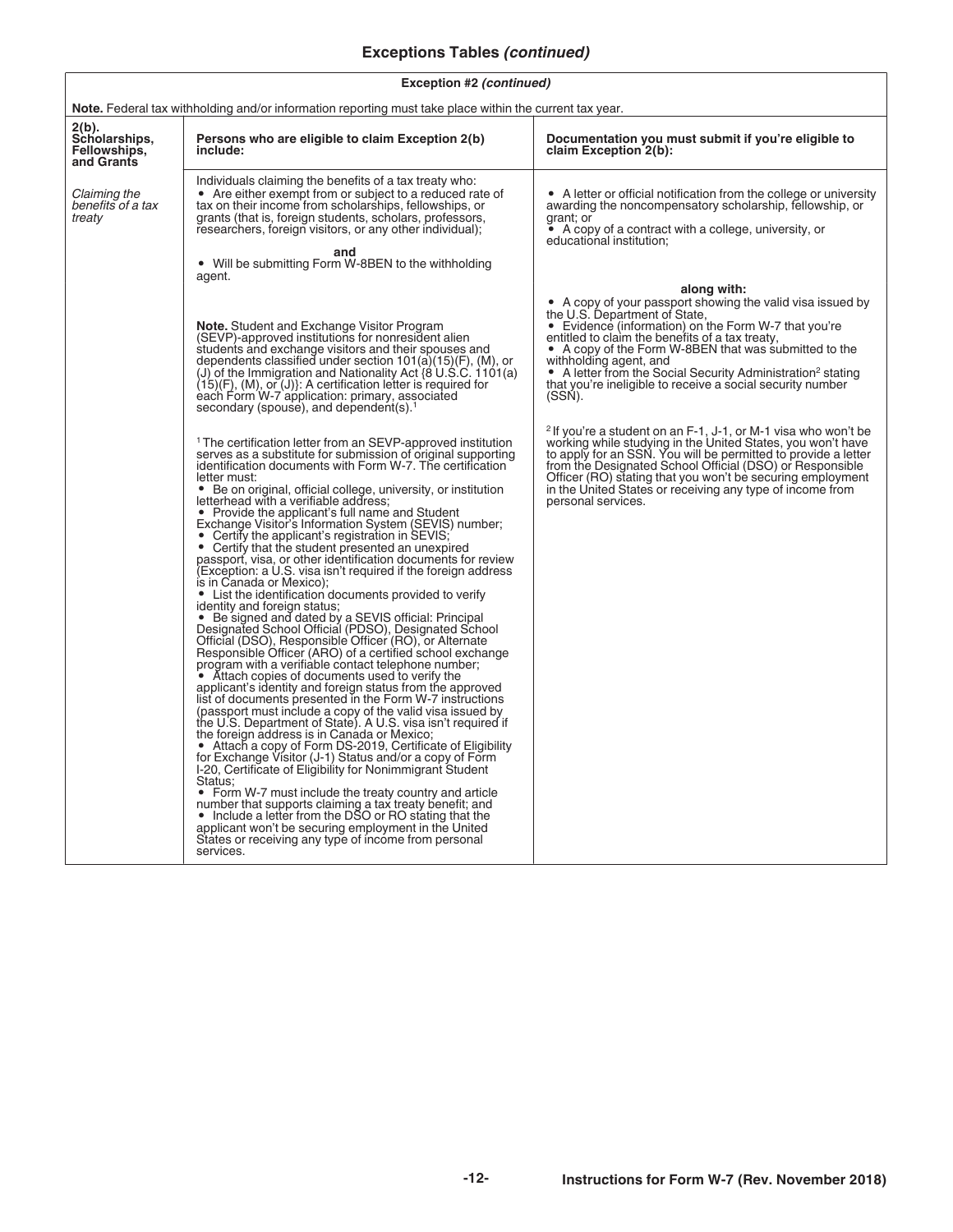#### **Exceptions Tables** *(continued)*

#### **Exception #2** *(continued)*

| Note. Federal tax withholding and/or information reporting must take place within the current tax year. |                                                                                                                                                                                                                                                                                                  |                                                                                                                                                                                                                                                                                                                                                                                                                                                                                                                                                                                                                                                                                                 |  |
|---------------------------------------------------------------------------------------------------------|--------------------------------------------------------------------------------------------------------------------------------------------------------------------------------------------------------------------------------------------------------------------------------------------------|-------------------------------------------------------------------------------------------------------------------------------------------------------------------------------------------------------------------------------------------------------------------------------------------------------------------------------------------------------------------------------------------------------------------------------------------------------------------------------------------------------------------------------------------------------------------------------------------------------------------------------------------------------------------------------------------------|--|
| $2(c)$ .<br>Scholarships,<br>Fellowships,<br>and Grants                                                 | Persons who are eligible to claim Exception 2(c)<br>include:                                                                                                                                                                                                                                     | Documentation you must submit if you're eligible to<br>claim Exception 2(c):                                                                                                                                                                                                                                                                                                                                                                                                                                                                                                                                                                                                                    |  |
|                                                                                                         | Individuals (that is, foreign students, scholars, professors,<br>researchers, or any other individuals) receiving<br>noncompensatory income from scholarships, fellowships,<br>or grants that's subject to IRS information-reporting and/or<br>withholding requirements during the current year. | • A letter or official notification from the educational<br>institution (that is, college or university) awarding the<br>noncompensatory scholarship, fellowship, or grant; or<br>• A copy of a contract with a college, university, or<br>educational institution;                                                                                                                                                                                                                                                                                                                                                                                                                             |  |
|                                                                                                         |                                                                                                                                                                                                                                                                                                  | along with:                                                                                                                                                                                                                                                                                                                                                                                                                                                                                                                                                                                                                                                                                     |  |
| Not claiming<br>benefits of a tax<br>treaty                                                             |                                                                                                                                                                                                                                                                                                  | • A copy of your passport showing the valid visa issued by<br>the U.S. Department of State (a U.S. visa isn't required if the<br>foreign address is in Canada or Mexico);<br>• A letter from the DSO or RO stating that you're receiving<br>noncompensatory income from scholarships, fellowships, or<br>grants that's subject to IRS information-reporting and/or<br>federal tax withholding requirements during the current year<br>(this letter must be attached to your Form W-7 or your<br>application for an ITIN will be denied); and<br>• A letter from the Social Security Administration <sup>3</sup> stating<br>that you're ineligible to receive a social security number<br>(SSN). |  |
|                                                                                                         |                                                                                                                                                                                                                                                                                                  | <sup>3</sup> If you're a student on an F-1, J-1, or M-1 visa who won't be<br>working while studying in the United States, you won't have<br>to apply for an SSN. You will be permitted to provide a letter<br>from the DSO or RO stating that you won't be securing<br>employment in the United States or receiving any type of<br>income from personal services.                                                                                                                                                                                                                                                                                                                               |  |

| Exception #2 (continued)                    |                                                                                                                                                                                                                                                                                                         |                                                                                                                                                                                                                                                                                                                                                                                                                                                                                                                                                         |
|---------------------------------------------|---------------------------------------------------------------------------------------------------------------------------------------------------------------------------------------------------------------------------------------------------------------------------------------------------------|---------------------------------------------------------------------------------------------------------------------------------------------------------------------------------------------------------------------------------------------------------------------------------------------------------------------------------------------------------------------------------------------------------------------------------------------------------------------------------------------------------------------------------------------------------|
|                                             | Note. Federal tax withholding and/or information reporting must take place within the current tax year.                                                                                                                                                                                                 |                                                                                                                                                                                                                                                                                                                                                                                                                                                                                                                                                         |
| 2(d). Gambling<br><b>Income</b>             | Persons who are eligible to claim Exception 2(d) include:                                                                                                                                                                                                                                               | Documentation you must submit if you're eligible to claim<br>Exception 2(d):                                                                                                                                                                                                                                                                                                                                                                                                                                                                            |
| Claiming the<br>benefits of a tax<br>treaty | Nonresident aliens visiting the United States who:<br>• Have gambling winnings,<br>Are claiming the benefits of a tax treaty for an exempt or<br>reduced rate of federal tax withholding on that income, and<br>Will be utilizing the services of a gaming official as an IRS ITIN<br>Acceptance Agent. | Your Form W-7, which must be submitted through the services of<br>an appropriate gaming official serving as an IRS ITIN Acceptance<br>Agent to apply for an ITIN under Exception 2(d).<br>Note. If you don't secure the services of a gaming official, you may<br>still file Form 1040NR at the end of the tax year with a Form W-7,<br>attaching a copy of Form 1042-S displaying the amount of tax<br>withheld. Your Form 1040NR also should display the tax treaty<br>article number and country under which you're claiming the treaty<br>benefits. |